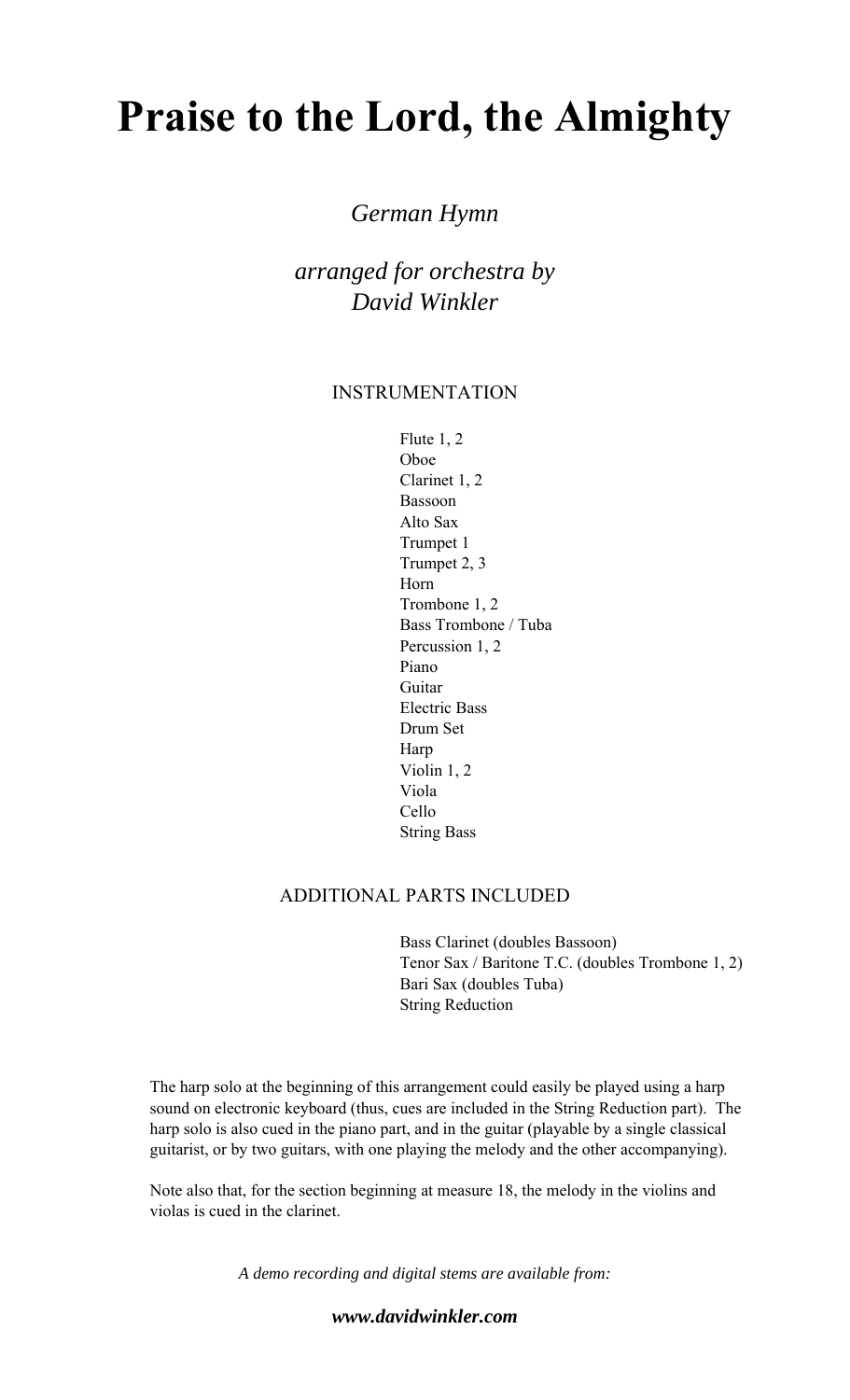## **Praise to the Lord, the Almighty**

German Hymn *Arranged by David Winkler*

**Joyfully!**  $(\triangle = 155)$ 



*<sup>©</sup> Copyright 2021 David S. Winkler. All rights reserved.* **www.davidwinkler.com**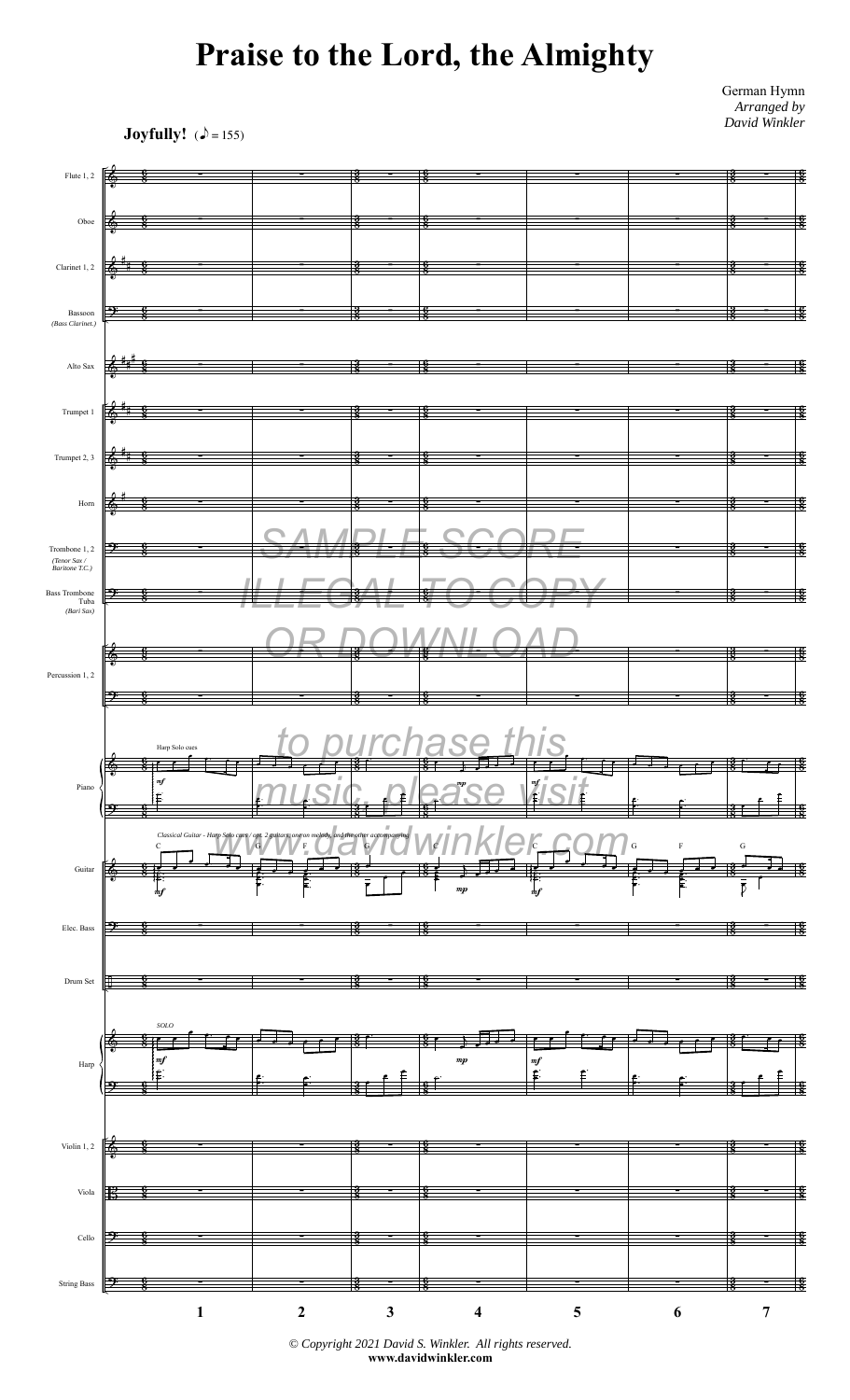

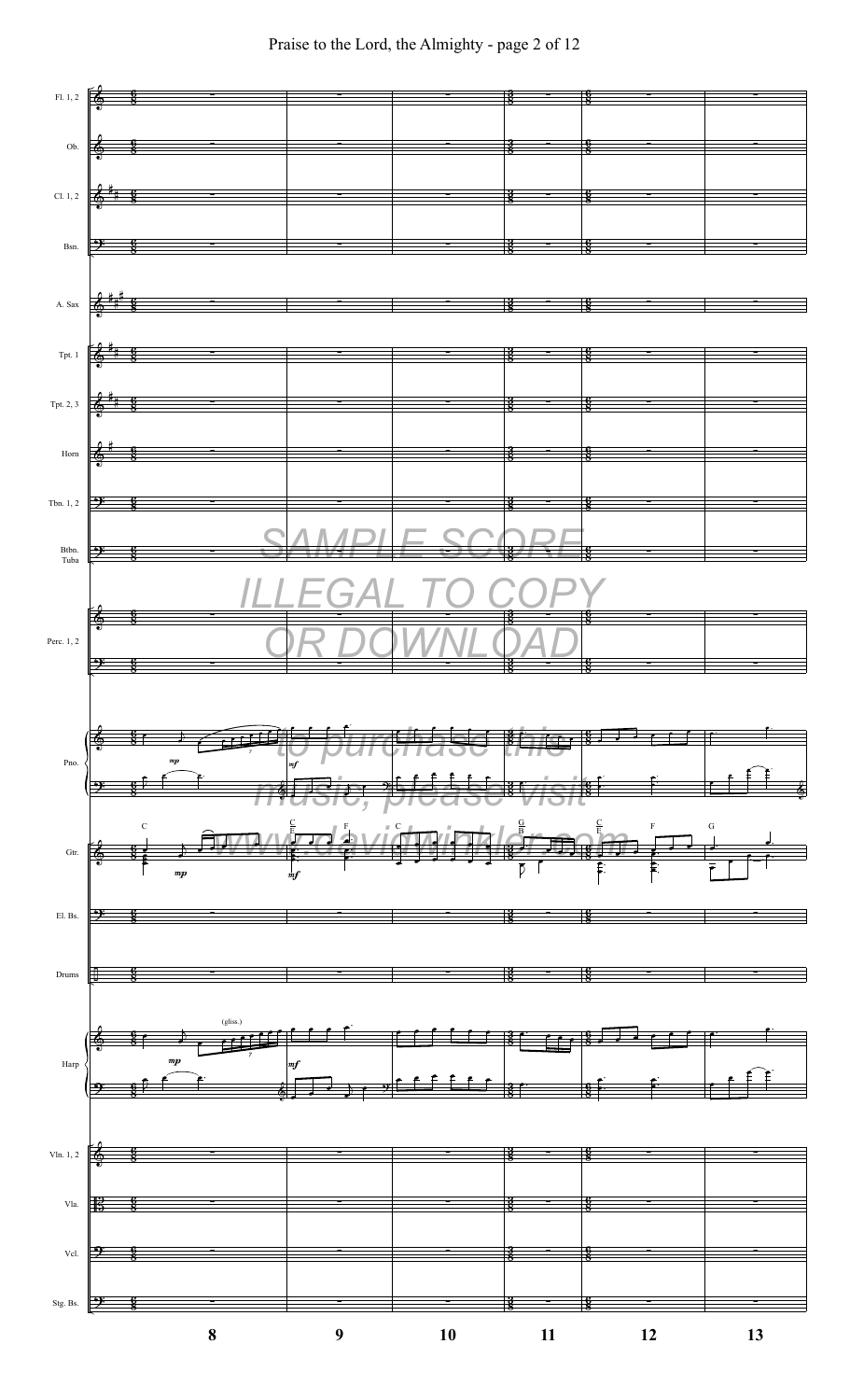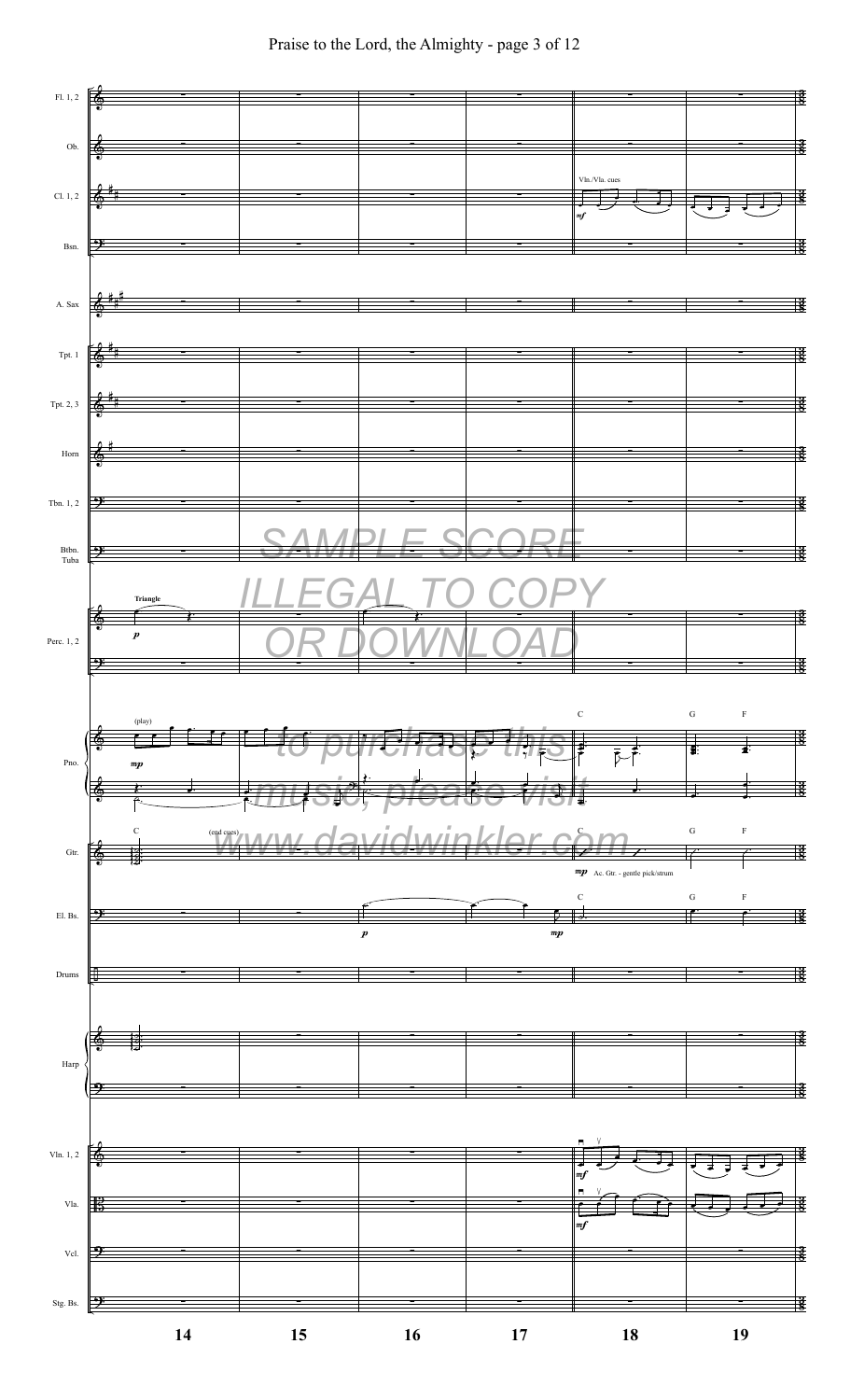

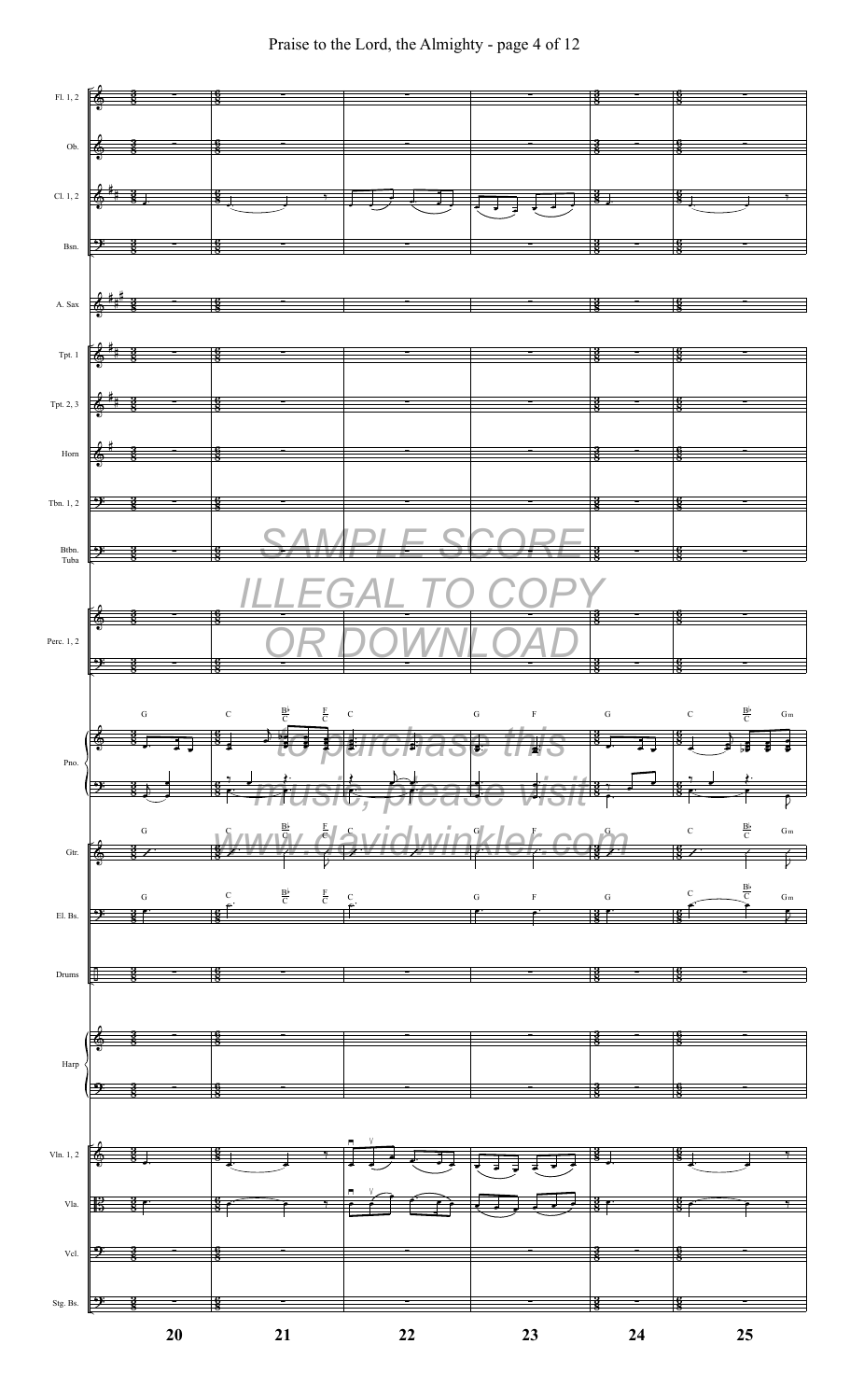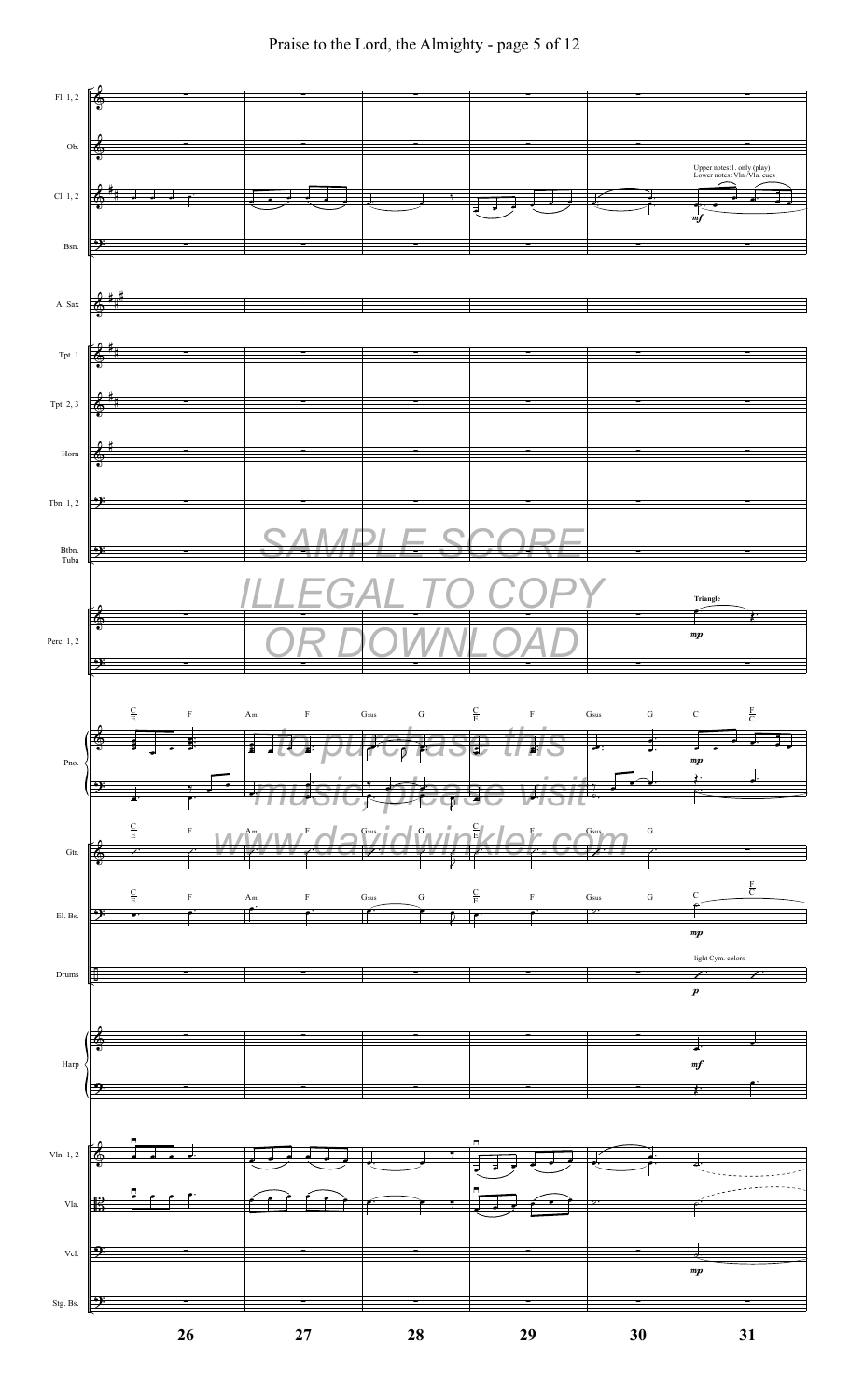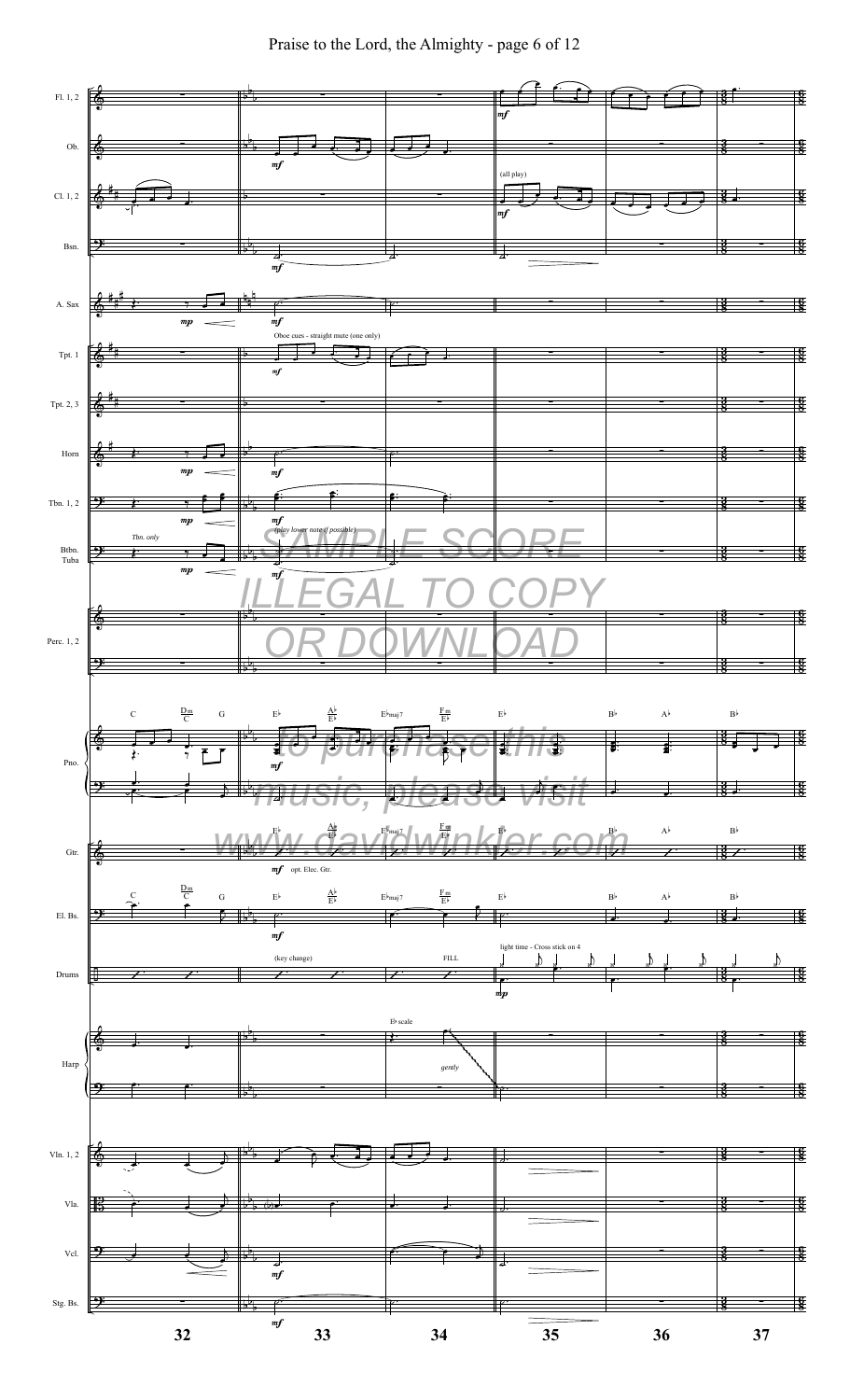Praise to the Lord, the Almighty - page 7 of 12

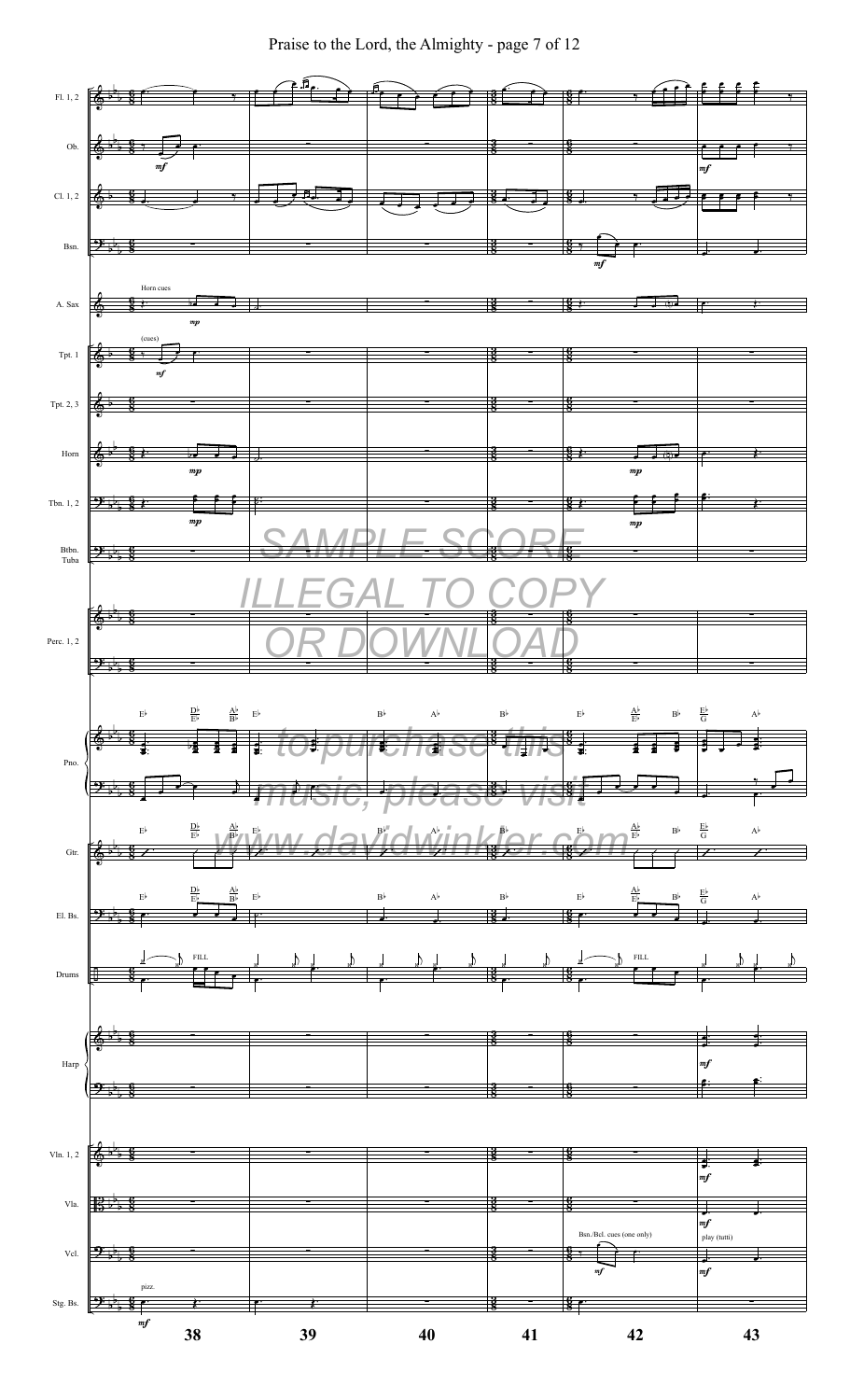Praise to the Lord, the Almighty - page 8 of 12

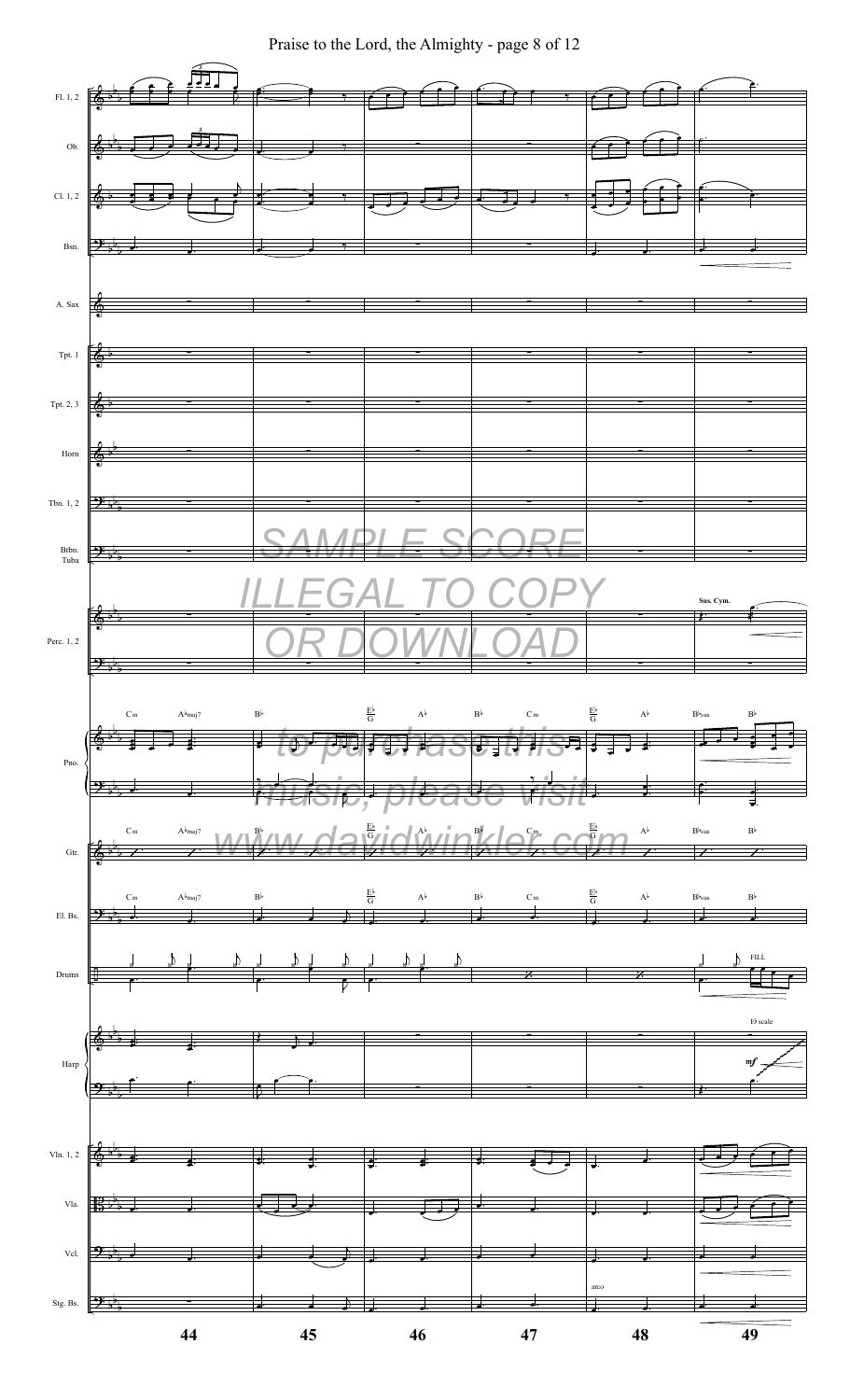Praise to the Lord, the Almighty - page 9 of 12

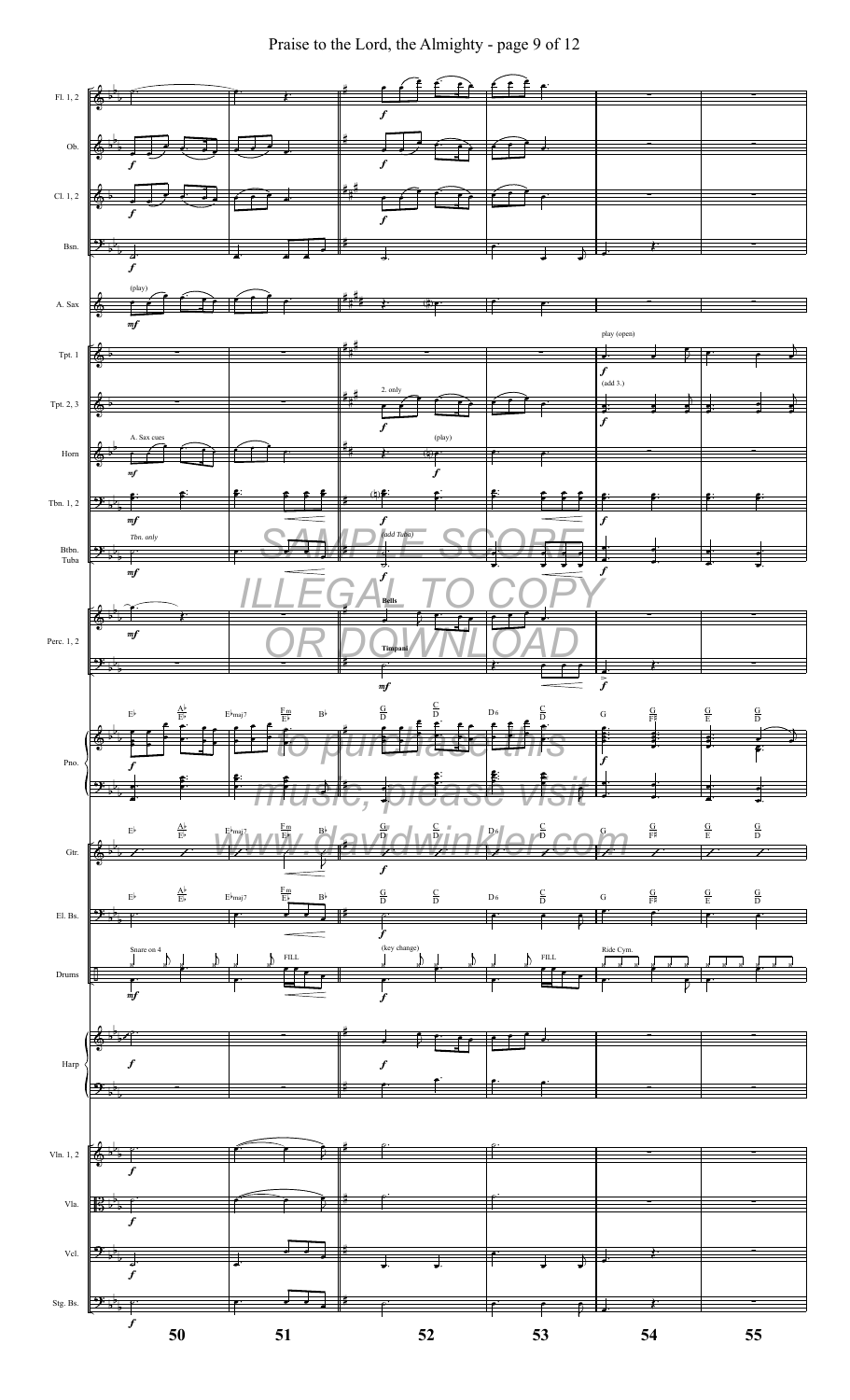Praise to the Lord, the Almighty - page 10 of 12

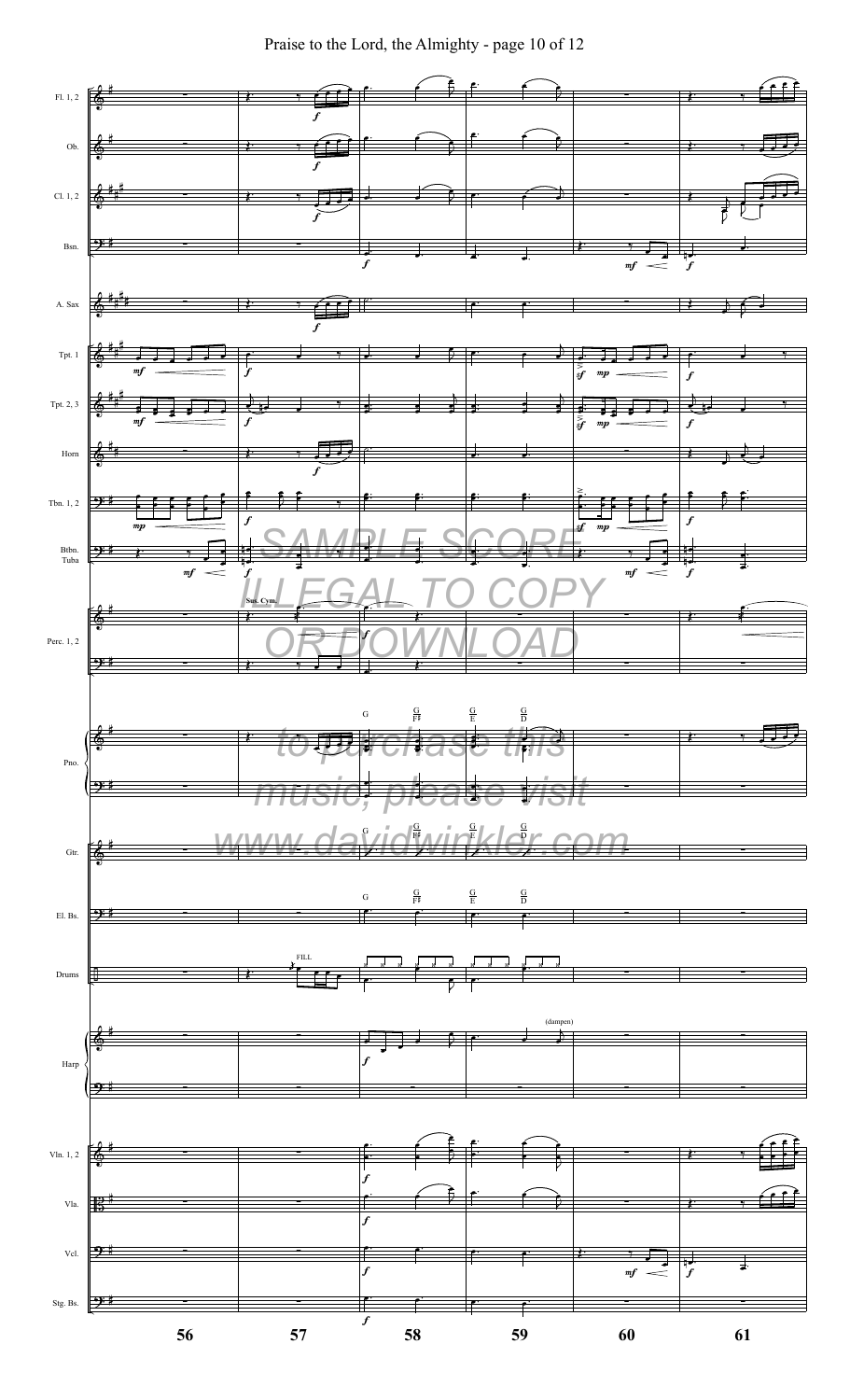Praise to the Lord, the Almighty - page 11 of 12